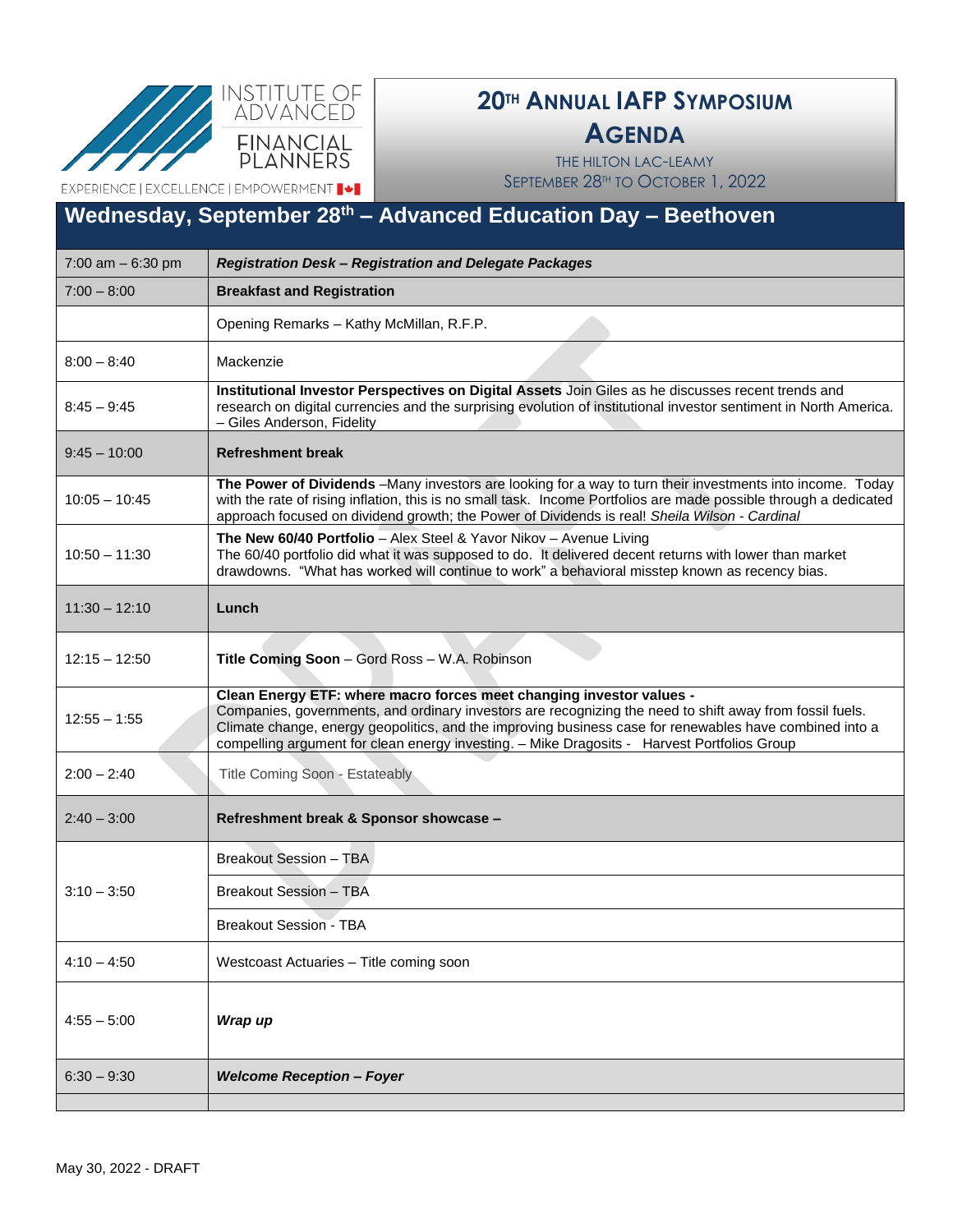



### **AGENDA**

THE HILTON LAC-LEAMY SEPTEMBER 28<sup>TH</sup> TO OCTOBER 1, 2022

EXPERIENCE | EXCELLENCE | EMPOWERMENT | +

| Thursday, September 29 <sup>th</sup> - Beethoven |                                                                                                                                                                                                                         |                            |  |  |
|--------------------------------------------------|-------------------------------------------------------------------------------------------------------------------------------------------------------------------------------------------------------------------------|----------------------------|--|--|
| $7:00 - 8:00$                                    | <b>Breakfast and Registration</b>                                                                                                                                                                                       |                            |  |  |
| $8:00 - 8:05$                                    | Delegates Welcome - Terry Ritchie, R.F.P.                                                                                                                                                                               |                            |  |  |
| $8:05 - 8:15$                                    | <b>Introduce the Case</b>                                                                                                                                                                                               |                            |  |  |
| $8:15 - 9:15$                                    | <b>TBA - Students Presentation</b>                                                                                                                                                                                      | <b>Practice Management</b> |  |  |
| $9:15 - 9:35$                                    | Refreshment Break & Sponsor Showcase - Mozart                                                                                                                                                                           |                            |  |  |
| $9:40 - 10:40$                                   | Elder Abuse & Transition to Assisted Living and Retirement Housing<br>Sabby Duthie, former Retirement homeowner & John Johnson, Retirement<br>Lawyer                                                                    |                            |  |  |
| $10:45 - 10:50$                                  | Silver and Bronze Recognition - Kathy McMillan, R.F.P.                                                                                                                                                                  |                            |  |  |
| $10:55 - 11:05$                                  | President's update and Membership update - Pam Magyar, R.F.P.                                                                                                                                                           |                            |  |  |
| $11:10 - 12:10$                                  | When housing cannibalizes the economy: Why Canada's over-<br>reliance on real estate sets up for a challenging future<br>Ben Rabidoux, Founder & President, North Cove Advisors and Founder of<br><b>Edge Analytics</b> |                            |  |  |
| $12:15 - 12:25$                                  | Presentation Title to come - BCV - Alec & Michelle                                                                                                                                                                      |                            |  |  |
| $12:25 - 1:25$                                   | <b>Lunch - Speed Dating</b>                                                                                                                                                                                             |                            |  |  |
| $1:30 - 1:40$                                    | Announcement - 2023 Location & Venue<br>Aaron Hector                                                                                                                                                                    |                            |  |  |
| $1:45 - 2:00$                                    | Platinum and Gold Recognition - Kathy McMillan, R.F.P.                                                                                                                                                                  |                            |  |  |
|                                                  | <b>Breakout session - TBA</b>                                                                                                                                                                                           |                            |  |  |
| $2:10 - 2:50$                                    | <b>Breakout session - TBA</b>                                                                                                                                                                                           |                            |  |  |
|                                                  | <b>Breakout session - TBA</b>                                                                                                                                                                                           |                            |  |  |
| $3:05 - 3:25$                                    | Refreshment Break & Sponsor Showcase - Mozart                                                                                                                                                                           |                            |  |  |
| $3:30 - 4:30$                                    | The next 20 years. How the industry has evolved since the founding of the<br>IAFP and the global trends that are pointing to where it will likely go in the<br>future. Jason Pereira, R.F.P.                            |                            |  |  |
| $4:30 - 5:30$                                    | Title Coming Soon - Peter Bowen                                                                                                                                                                                         |                            |  |  |
| Evening                                          | <b>Free Time</b>                                                                                                                                                                                                        |                            |  |  |
| 6:30                                             | <b>Dine About</b>                                                                                                                                                                                                       |                            |  |  |
|                                                  |                                                                                                                                                                                                                         |                            |  |  |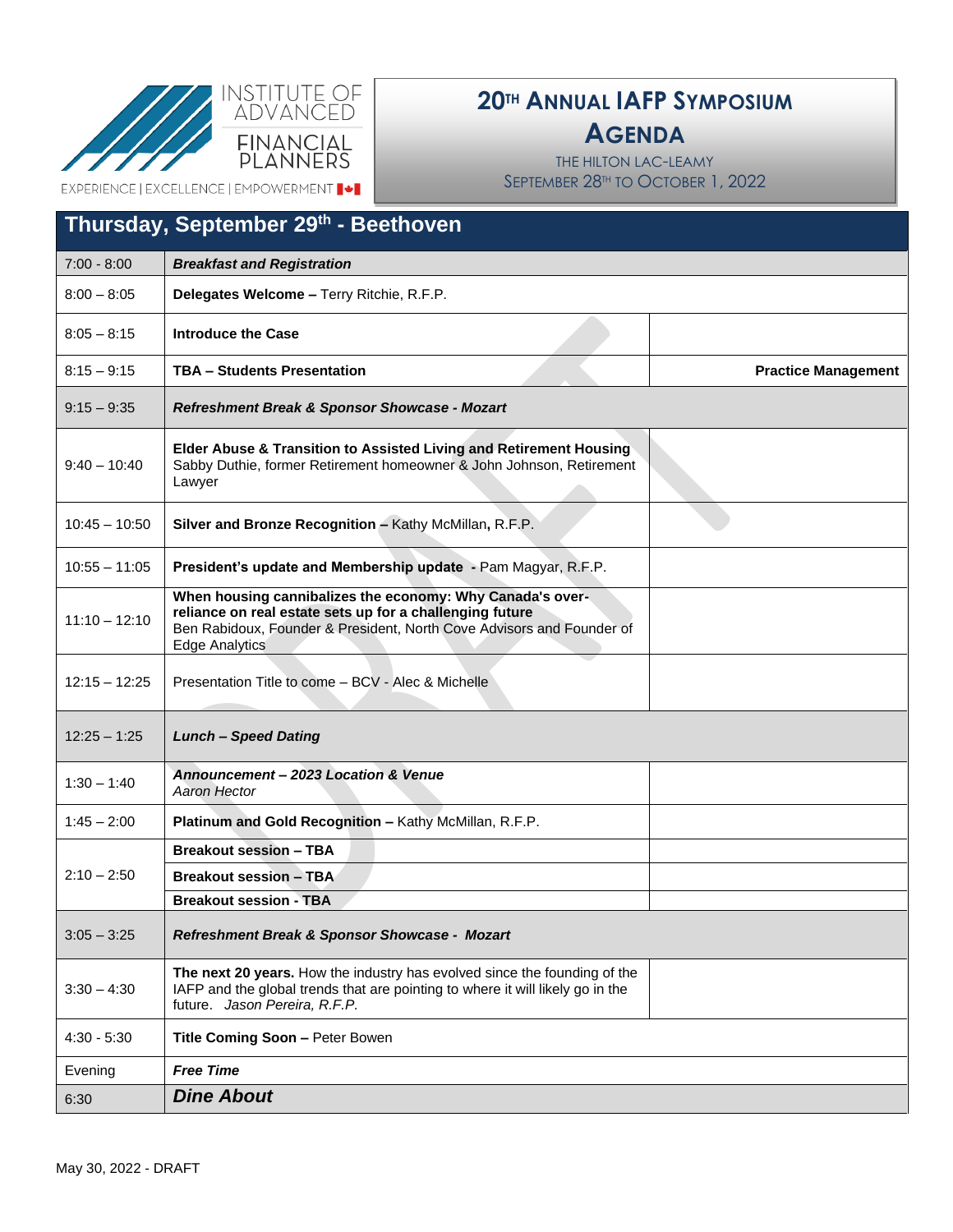

#### **AGENDA**

THE HILTON LAC-LEAMY SEPTEMBER 28TH TO OCTOBER 1, 2022

EXPERIENCE | EXCELLENCE | EMPOWERMENT  $\blacktriangleright$ 

#### 7:00 – 8:00 *Breakfast - Mozart* 8:00 – 8:10 **Opening Remarks –** Terry Ritchie, R.F.P.  $8:15 - 9:15$ **Personal Branding for Financial Planners –** Andrea Wojnicki, Chief Talker & Communication Coach, Talk about Talk 9:20– 10:20 **Re-Balance your Balanced Portfolio**— Reconsidering the 60/40 amid Inflation, Rising Rates, Volatility David Wysocki, Harvest Portfolios 10::20 - 10:40 *Refreshment Break & Sponsor Showcase - Mozart* 10:45 – 11:45 **Understanding the Canada Pension Plan** Everything your wanted to know about CPP and probably a whole lot more - Doug Runchey 11:50 – 12:00 Presentation title to come - BCV – Alec & Michelle 12:00 - 1:20 **Lunch Speed Dating** 1:25 – 1:35 *Welcome the New R.F.P.'s* 1:40 - 2:40 **Multifactor Asset Pricing: Theory and Practice** – When portfolios are evaluated through the multifactor lens it is much more difficult to find evidence of skilled managers – most managers are simply delivering noisy (and expensive) exposure to priced factors. – Benjamin Felix Benjamin Felix 2:40 – 3:00 *Refreshment Break & Sponsor Showcase*  $3:05 - 4:05$ **Property & Casualty Insurance**, Paul Martin, President & COO, KRJinsure **Krieghoff Room Insurance Optimizing your LinkedIn,**  Andrea Wojnicki, Chief Talker & Communication Coach, Talk about Talk  **Beethoven Online Wills: An Estate Lawyer's Perspective –** Arin Klug **Morrice Room** 4:10 – 5:10 **TBA – Coming Soon!** 6:30 – midnight **Gala:**  Cocktails – 6:30 – 7:30 Dinner – 7:30 – 8:30 Dance – 8:30 – midnight – Live Band **Friday, September 30th – Beethoven**